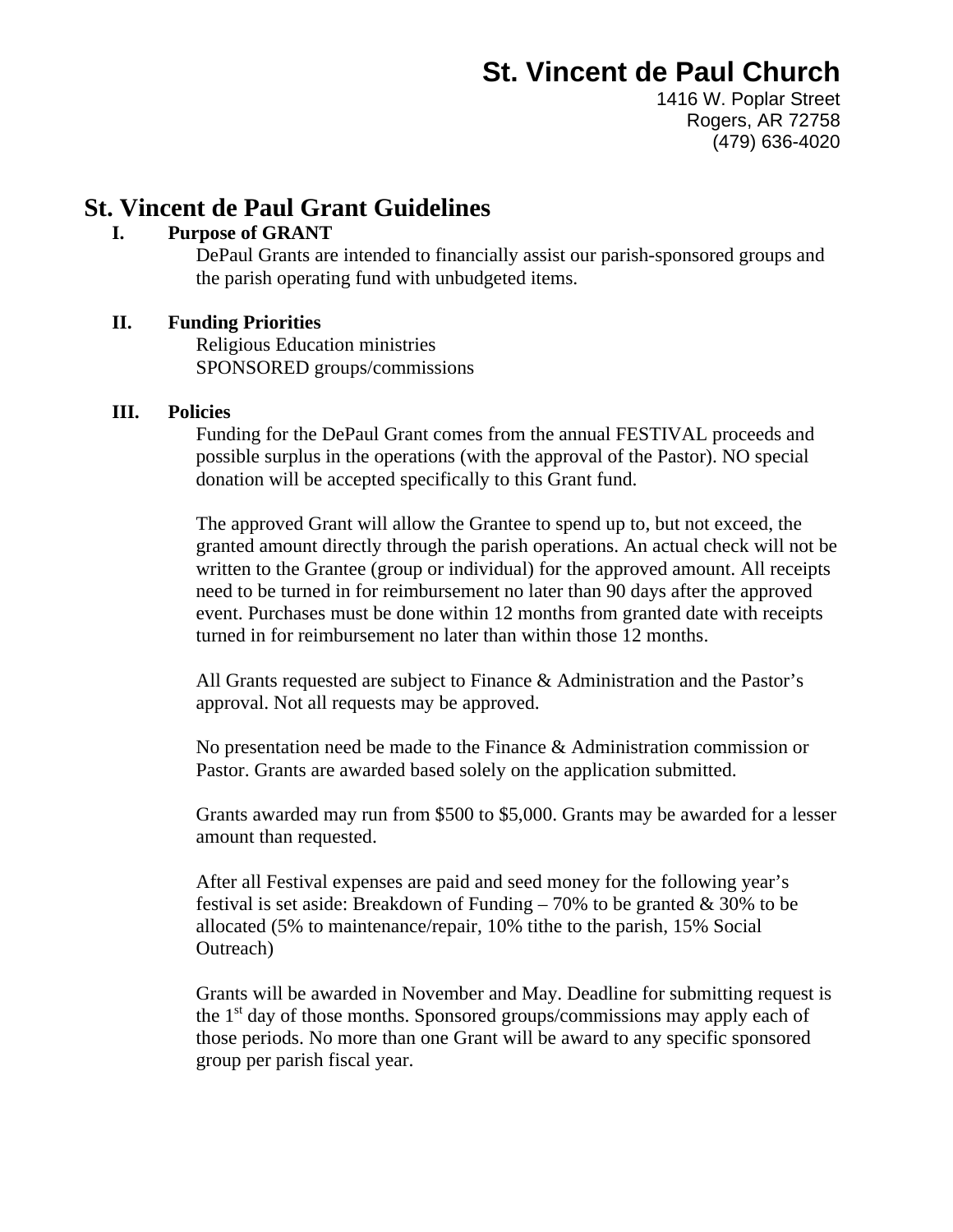1416 W. Poplar Street Rogers, AR 72758 (479) 636-4020

In the event that cumulative festival grant requests are less than the available funds to be granted, the Finance and Administration Commission may elect to grant any amount of the remaining funds to a ministry or a relevant area of need as deemed fit by majority vote of the commission and approval by the Pastor. Otherwise, remaining funds will remain available for the subsequent grant request meeting date(s). Please allow 4 to 6 weeks to be notified of the grant outcome. Requests must be made on the application provided and submitted to the finance and human resource coordinator at the parish office. It is very IMPORTANT that ALL elements of the application form be completed in order to be considered including any necessary signatures prior to submitting it to the finance and human resource coordinator. See application form:

- Group information
- Information of person requesting funds
- Reason for request
- How specifically will the funds be used
- Overall plans of the ministry/event
- Long-term funding sources and strategies for program if ongoing
- Describe the plans to accomplish these goals, whether this program is new or ongoing, and a timetable from implementation to completion
- Timetable for implementation to completion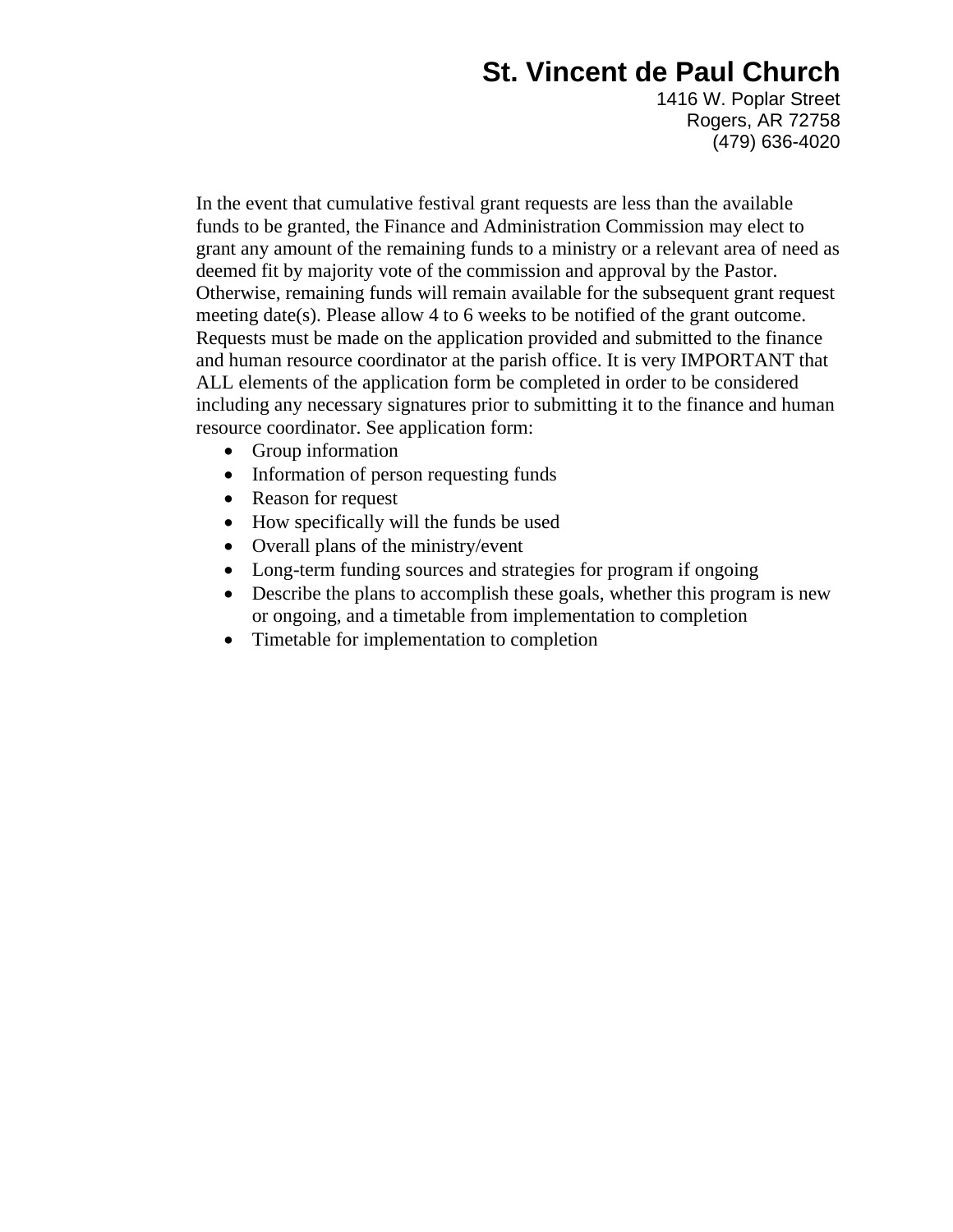1416 W. Poplar Street Rogers, AR 72758 (479) 636-4020

### **DE PAUL GRANT REQUEST FORM FORMULARIO DE REQUISICION "SUBVENCION - DE PAUL"**

Date/Fecha:

**Group Information/Información del Grupo** 

| Sponsored Parish Group Name/Nombre del Grupo Parroquial patrocinado:                                                    |
|-------------------------------------------------------------------------------------------------------------------------|
|                                                                                                                         |
| Commission/Comisión: (select which commission the group falls under/seleccione la comisión a la que el grupo pertenece) |
| Information of Person Requesting Funds/Información de la Persona que está solicitando los Fondos                        |
| Name/Nombre:                                                                                                            |
| Title/Position/Titulo/Posición (within the group/ dentro del):                                                          |
| Address/Dirección:                                                                                                      |
| Contact Info/A Contactar:                                                                                               |
| Home Phone/Teléfono de Casa<br>Work Phone/Teléfono Trabajo:                                                             |
| $FAX$ #/:<br>Cell Phone/Teléfono Celular:                                                                               |
| Email Address/Correo Electrónico:                                                                                       |
| Amount Requesting/Cantidad que se solicita: \$                                                                          |

REASON FOR REQUEST (please be as detailed as possible and use additional paper as needed): RAZON DE LA REQUISICION (Favor de ser lo más detallado posible y usar papel adicional si es necesario):

How specifically will the funds be used/Específicamente; como se utilizaran los fondos: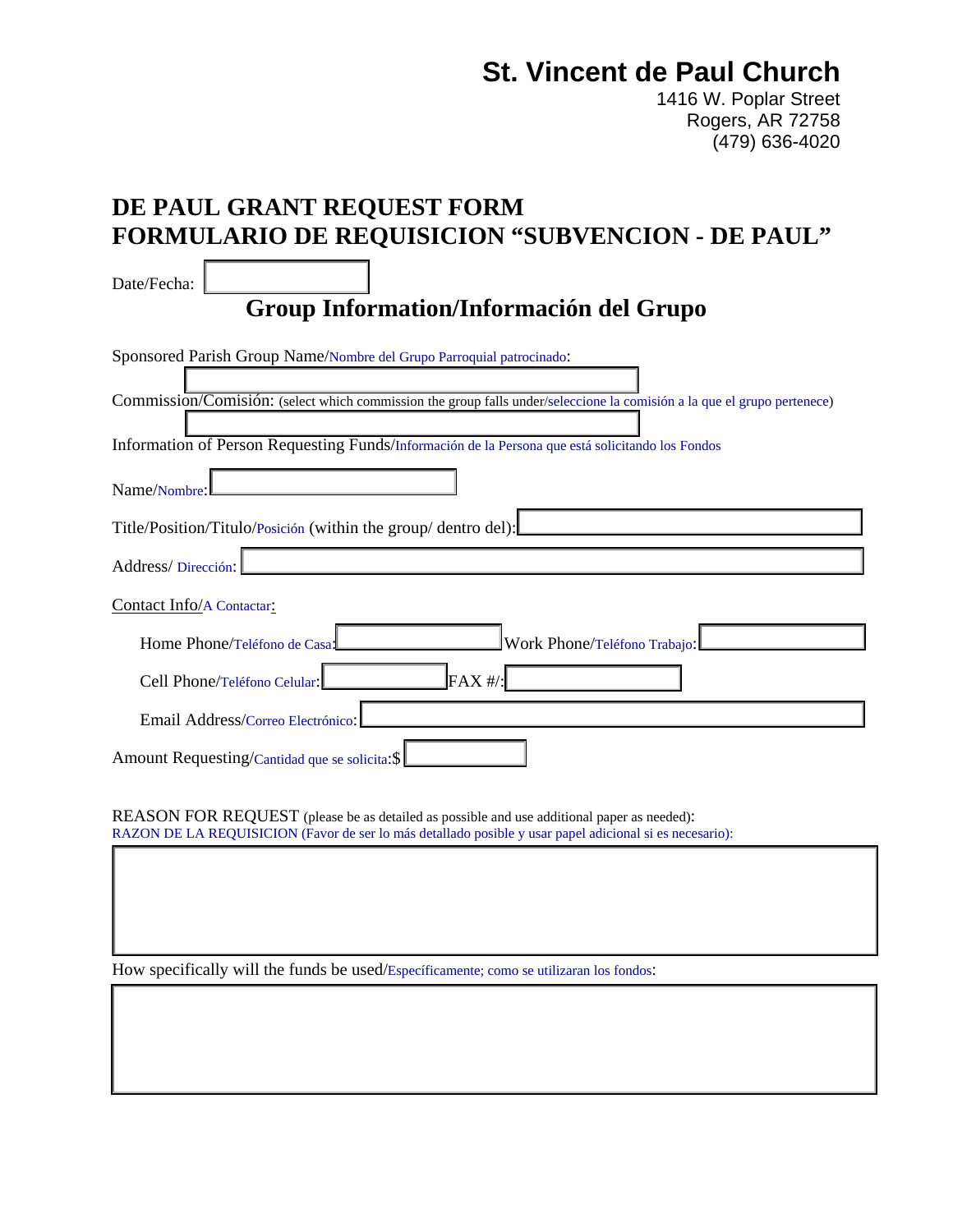1416 W. Poplar Street Rogers, AR 72758 (479) 636-4020

Overall plans of the ministry/event/Planes generales del ministerio/evento:

Long-term funding sources and strategies for program if ongoing/Fuentes de financiamiento y estrategias a largo plazo si el programa sigue en curso:

Describe the plan to accomplish these goals, whether this program is new or ongoing, and a timetable from implementation to completion/Describir los planes para lograr estas metas, ya sea este un programa Nuevo o en curso, desde su implementación hasta su finalización:

Timetable from implementation to completion/ Guía esp ecifica desde su implementación hasta su finalización/Guía especifica desde su implementación hasta su finalización:

Signature of Person Requesting Funds Commission Chairperson Signature<br>Firma de la Persona Solicitando los Fondos Funds Firma del Presidente de la Comisión Firma de la Persona Solicitando los Fondos

For official Use/Para uso oficial!

F&A Chairperson Signature Pastor's Signature

Submit by Email | Print Form

Revised: 11/6/2014